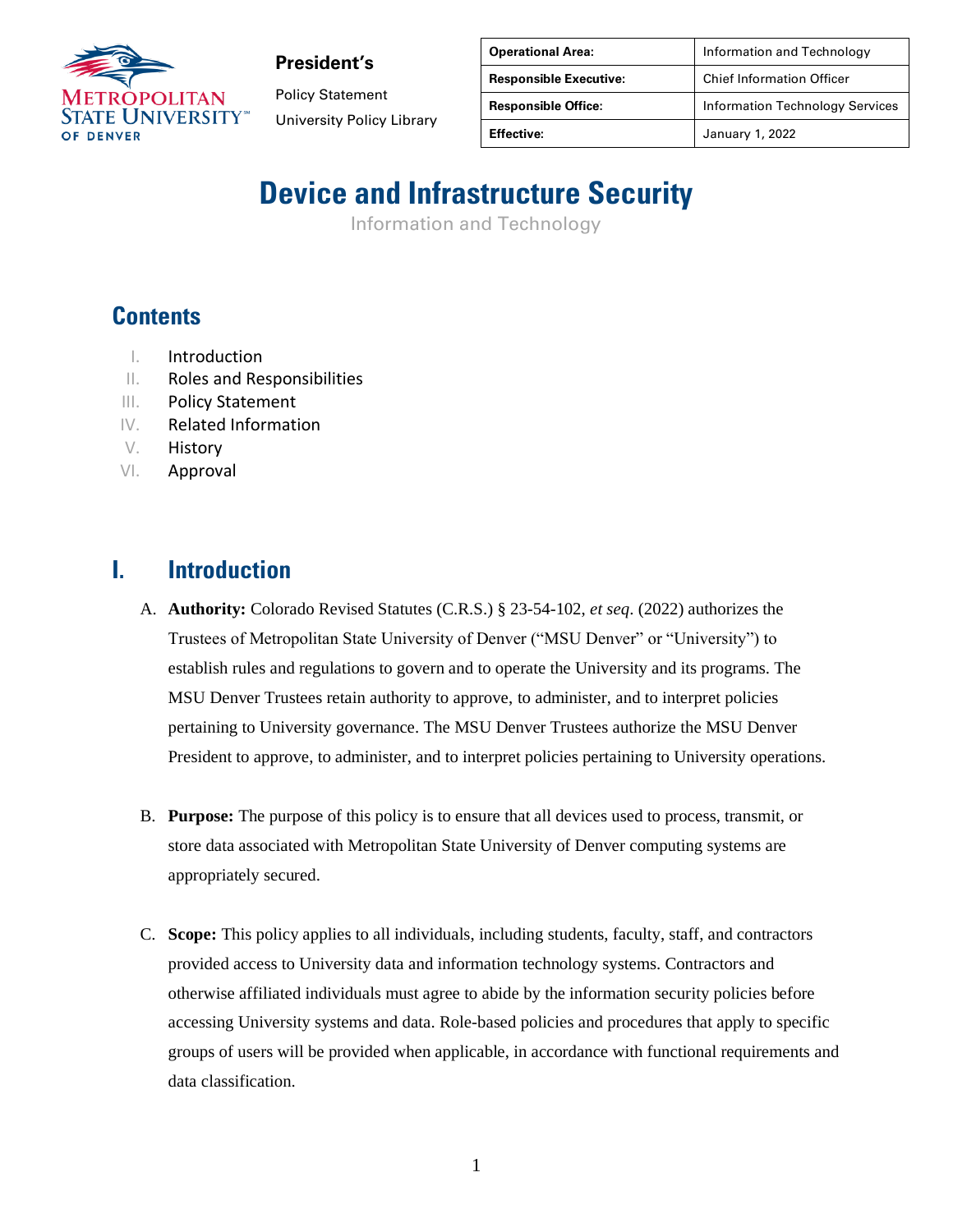

**President's**

Policy Statement University Policy Library

| <b>Operational Area:</b>      | Information and Technology             |
|-------------------------------|----------------------------------------|
| <b>Responsible Executive:</b> | <b>Chief Information Officer</b>       |
| <b>Responsible Office:</b>    | <b>Information Technology Services</b> |
| <b>Effective:</b>             | January 1, 2022                        |

## **Device and Infrastructure Security**

Information and Technology

### **II. Roles and Responsibilities**

- A. **Responsible Executive:** Chief Information Officer
- B. **Responsible Administrator:** Chief Information Security Officer
- C. **Responsible Office:** Information Technology Services
- D. **Policy Contact:** IT Services, [www.msudenver.edu/technology,](http://www.msudenver.edu/technology) 303-352-7548

#### **III. Policy Statement**

#### A. **Institutionally Issued Devices**

- 1. Devices purchased with University funds are the property of the University, not the individuals to whom they were assigned. These devices must be returned to IT Services upon lease-end, when no longer supported, or when the assignee ends their employment with the University.
- 2. Devices issued by MSU Denver will be configured with certain security configurations and security applications. These devices may include disk encryption, virus protection, built-in firewalls, and other features. These security applications and settings must not be altered by end users without authorization from IT Services.
- 3. Software installations and updates must be performed using approved IT Services processes. Any software acquisitions including free software must be approved by IT Services.
- B. **Mobile Devices.** Mobile devices, including but not limited to, smart phones, mobile readers, laptops, and portable storage devices may be used to connect to MSU Denver computing systems. These devices must be appropriately secured and must never be used to store confidential information such as Social Security Numbers (SSN) or credit card numbers.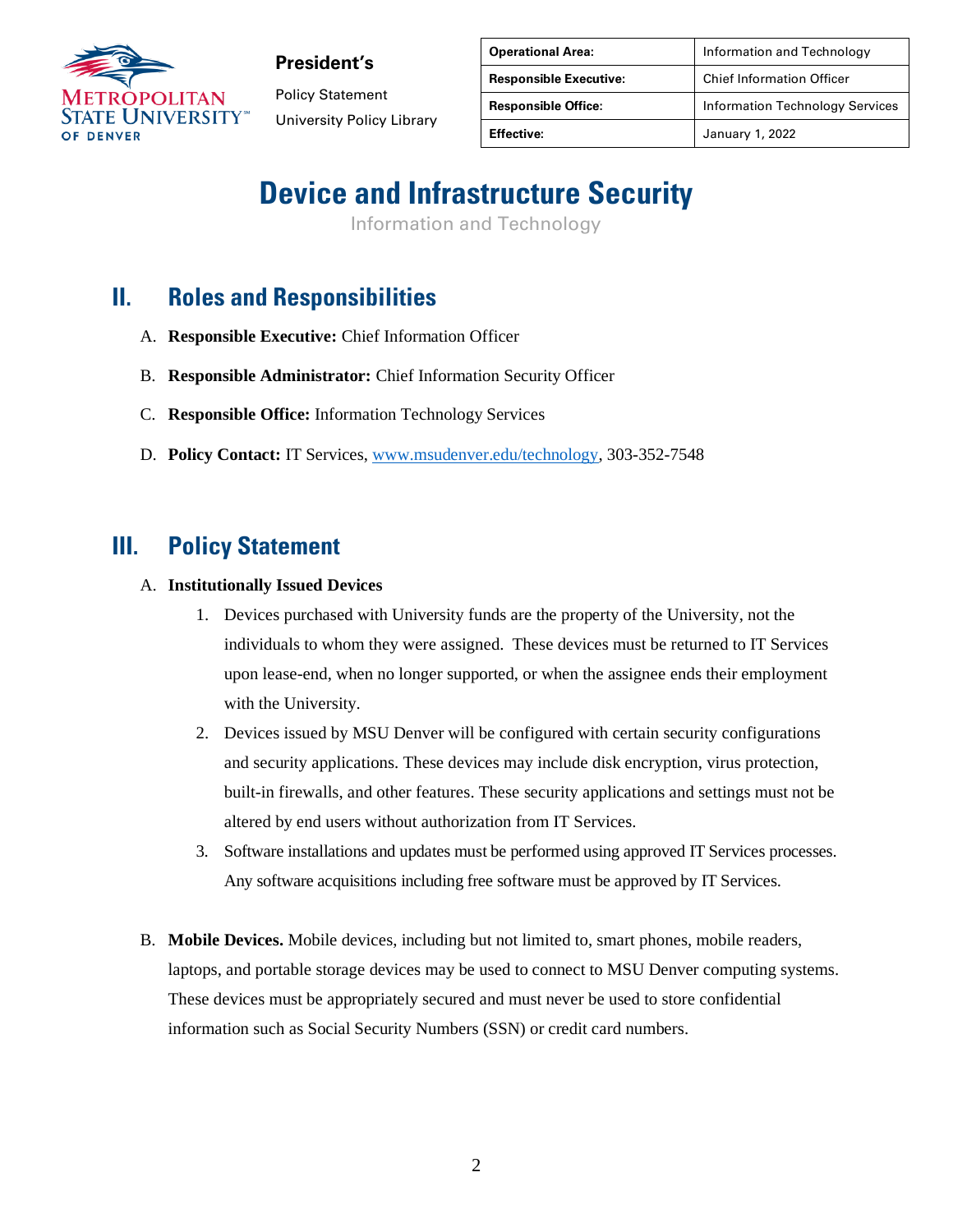

**President's** Policy Statement University Policy Library

| <b>Operational Area:</b>      | Information and Technology             |
|-------------------------------|----------------------------------------|
| <b>Responsible Executive:</b> | <b>Chief Information Officer</b>       |
| <b>Responsible Office:</b>    | <b>Information Technology Services</b> |
| <b>Effective:</b>             | January 1, 2022                        |

## **Device and Infrastructure Security**

Information and Technology

C. **Personally Owned Devices.** Personally owned devices may be used to connect to MSU Denver computing systems. These devices must be appropriately secured and must never be used to store University confidential information, such as Social Security Numbers (SSN) or credit card numbers.

#### D. **Network Devices and Services**

- 1. Networking devices attached to MSU Denver networks are to be installed and maintained by MSU Denver IT Services Networking administrators or those authorized by IT Services. Unauthorized installation or use of networking devices such as wireless access points, network switches or routers, or other devices can interfere with MSU Denver Networking systems, and is therefore prohibited. Unauthorized devices found to be connected to MSU Denver networks may be disabled, disconnected, and/or confiscated if they are found to be inappropriately installed.
- 2. Any technical systems or services which will require connections to MSU Denver computing and networking infrastructure must be reviewed and approved by IT Services prior to purchase or implementation.
- E. **Procedures.** Adherence to MSU Denver information-security policies is mandatory and may be based on state or federal statute, contract language, or information-security standards. These policies are not intended to unreasonably interfere with system utilization. Individuals should contact the IT Service Desk to report security risks, violations of policy, or to make requests for exceptions or amendments to the policies. The Chief Information Security Officer (CISO) and other IT Services staff will respond to all reported security issues.
- F. **Sanctions.** Violations of these policies may result in fitting administrative action up to and including revocation of system privileges, employee termination, or student expulsion.